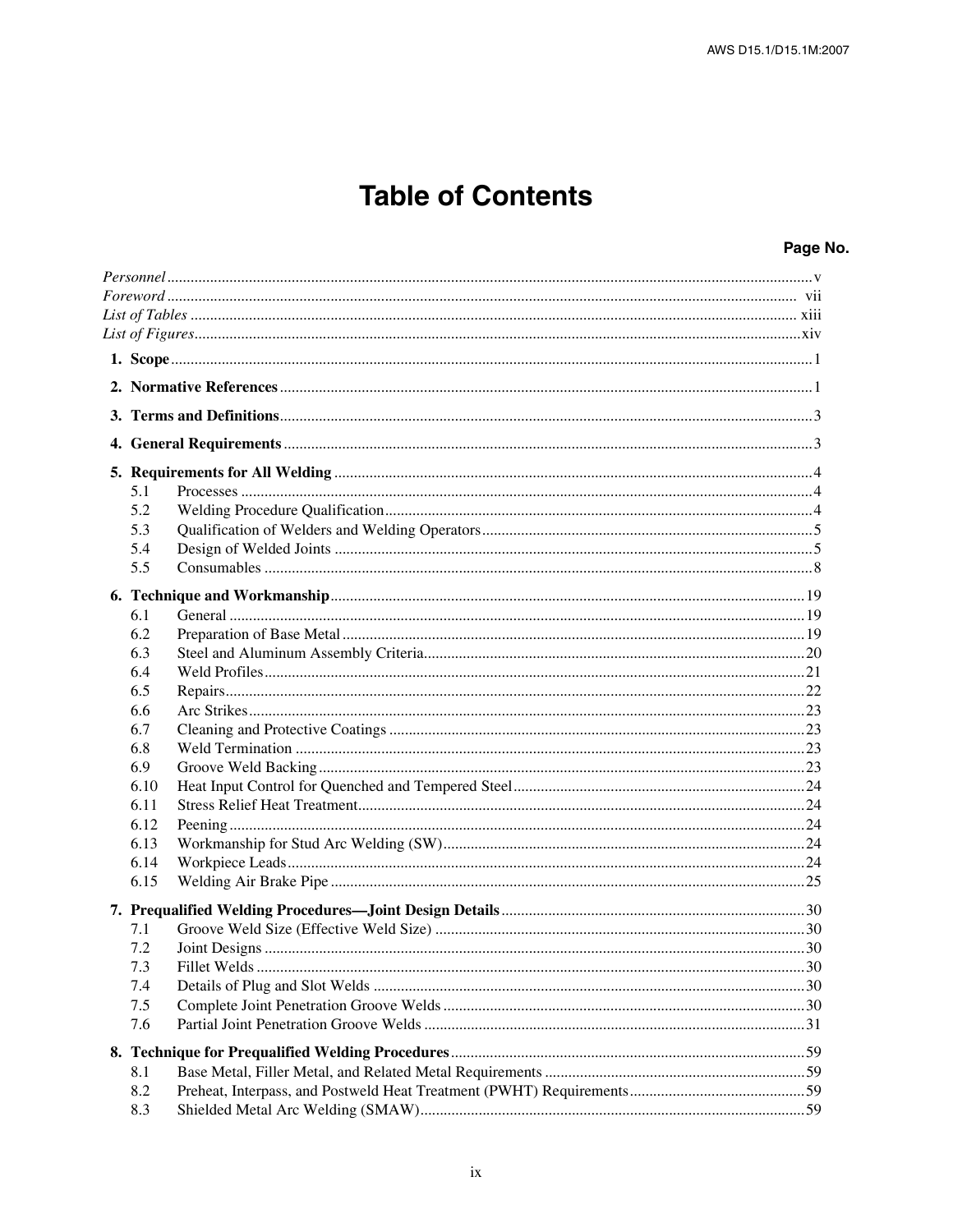| 8.4   |  |
|-------|--|
| 8.5   |  |
| 8.6   |  |
| 8.7   |  |
|       |  |
| 9.1   |  |
| 9.2   |  |
| 9.3   |  |
| 9.4   |  |
|       |  |
|       |  |
| 10.1  |  |
| 10.2  |  |
| 10.3  |  |
| 10.4  |  |
| 10.5  |  |
| 10.6  |  |
| 10.7  |  |
| 10.8  |  |
| 10.9  |  |
| 10.10 |  |
|       |  |
|       |  |
| 11.1  |  |
| 11.2  |  |
| 11.3  |  |
| 11.4  |  |
| 11.5  |  |
| 11.6  |  |
| 11.7  |  |
| 11.8  |  |
| 11.9  |  |
| 11.10 |  |
| 11.11 |  |
|       |  |
| 11.13 |  |
|       |  |
|       |  |
|       |  |
|       |  |
| 12.1  |  |
| 12.2  |  |
| 12.3  |  |
| 12.4  |  |
| 12.5  |  |
| 12.6  |  |
| 12.7  |  |
| 12.8  |  |
| 12.9  |  |
| 12.10 |  |
|       |  |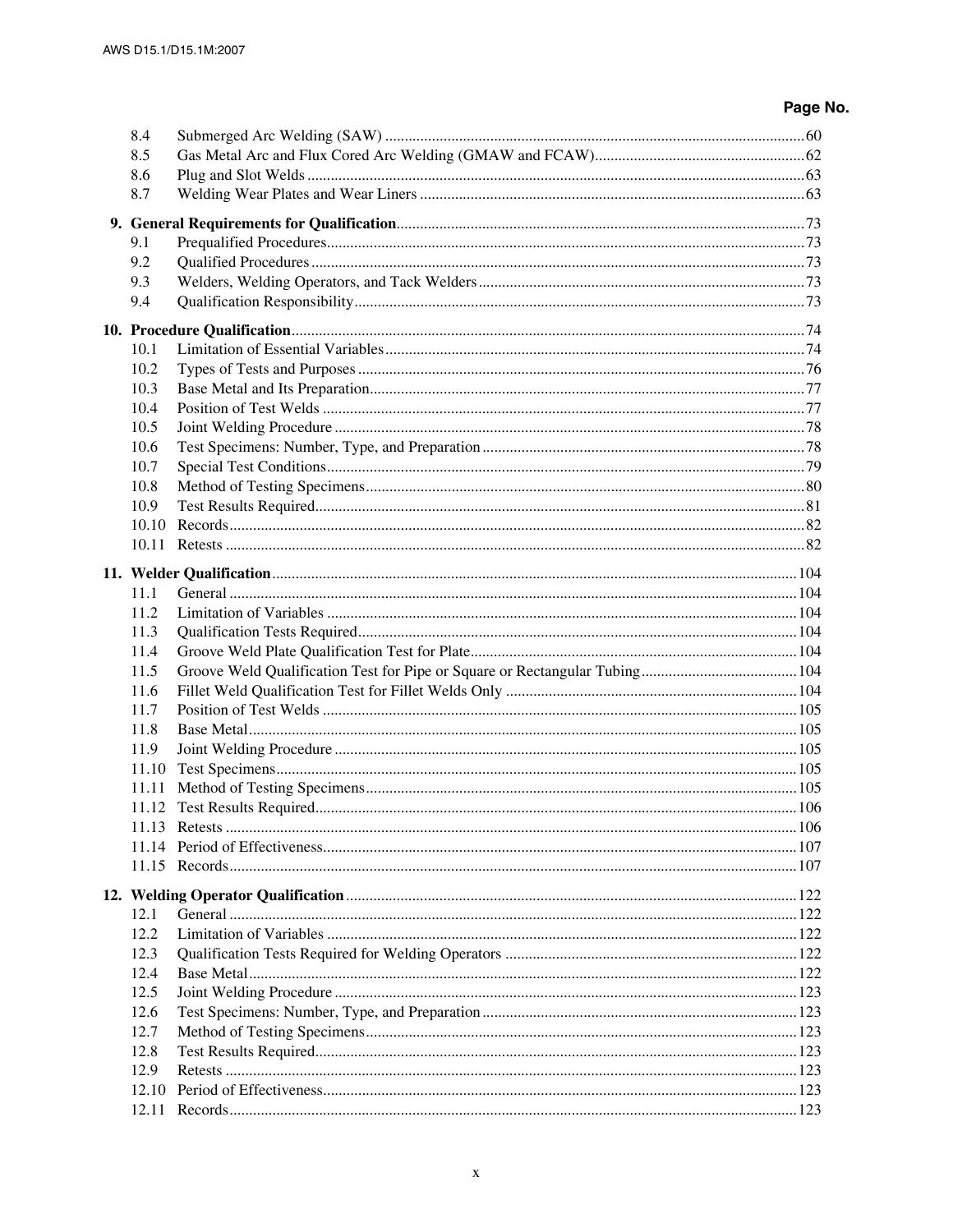| 13.1 |                                                                                    |  |
|------|------------------------------------------------------------------------------------|--|
| 13.2 |                                                                                    |  |
| 13.3 |                                                                                    |  |
| 13.4 |                                                                                    |  |
| 13.5 |                                                                                    |  |
| 13.6 |                                                                                    |  |
| 13.7 |                                                                                    |  |
| 13.8 |                                                                                    |  |
| 13.9 |                                                                                    |  |
|      |                                                                                    |  |
|      |                                                                                    |  |
| 14.1 |                                                                                    |  |
| 14.2 |                                                                                    |  |
| 14.3 |                                                                                    |  |
| 14.4 |                                                                                    |  |
| 14.5 |                                                                                    |  |
| 14.6 |                                                                                    |  |
| 14.7 |                                                                                    |  |
| 14.8 |                                                                                    |  |
|      |                                                                                    |  |
| 15.1 |                                                                                    |  |
|      |                                                                                    |  |
|      |                                                                                    |  |
| 16.1 |                                                                                    |  |
| 16.2 |                                                                                    |  |
| 16.3 |                                                                                    |  |
| 16.4 |                                                                                    |  |
|      |                                                                                    |  |
| 17.1 |                                                                                    |  |
| 17.2 |                                                                                    |  |
| 17.3 |                                                                                    |  |
| 17.4 |                                                                                    |  |
| 17.5 |                                                                                    |  |
| 17.6 |                                                                                    |  |
|      |                                                                                    |  |
| 18.1 |                                                                                    |  |
| 18.2 |                                                                                    |  |
|      | 19. Welder, Welding Operator, and Tack Welder Qualification—Carbon, Low Alloy, and |  |
|      |                                                                                    |  |
| 19.1 |                                                                                    |  |
| 19.2 |                                                                                    |  |
| 19.3 |                                                                                    |  |
| 19.4 |                                                                                    |  |
|      |                                                                                    |  |
| 20.1 |                                                                                    |  |
| 20.2 |                                                                                    |  |
| 20.3 |                                                                                    |  |
| 20.4 |                                                                                    |  |
| 20.5 |                                                                                    |  |
|      |                                                                                    |  |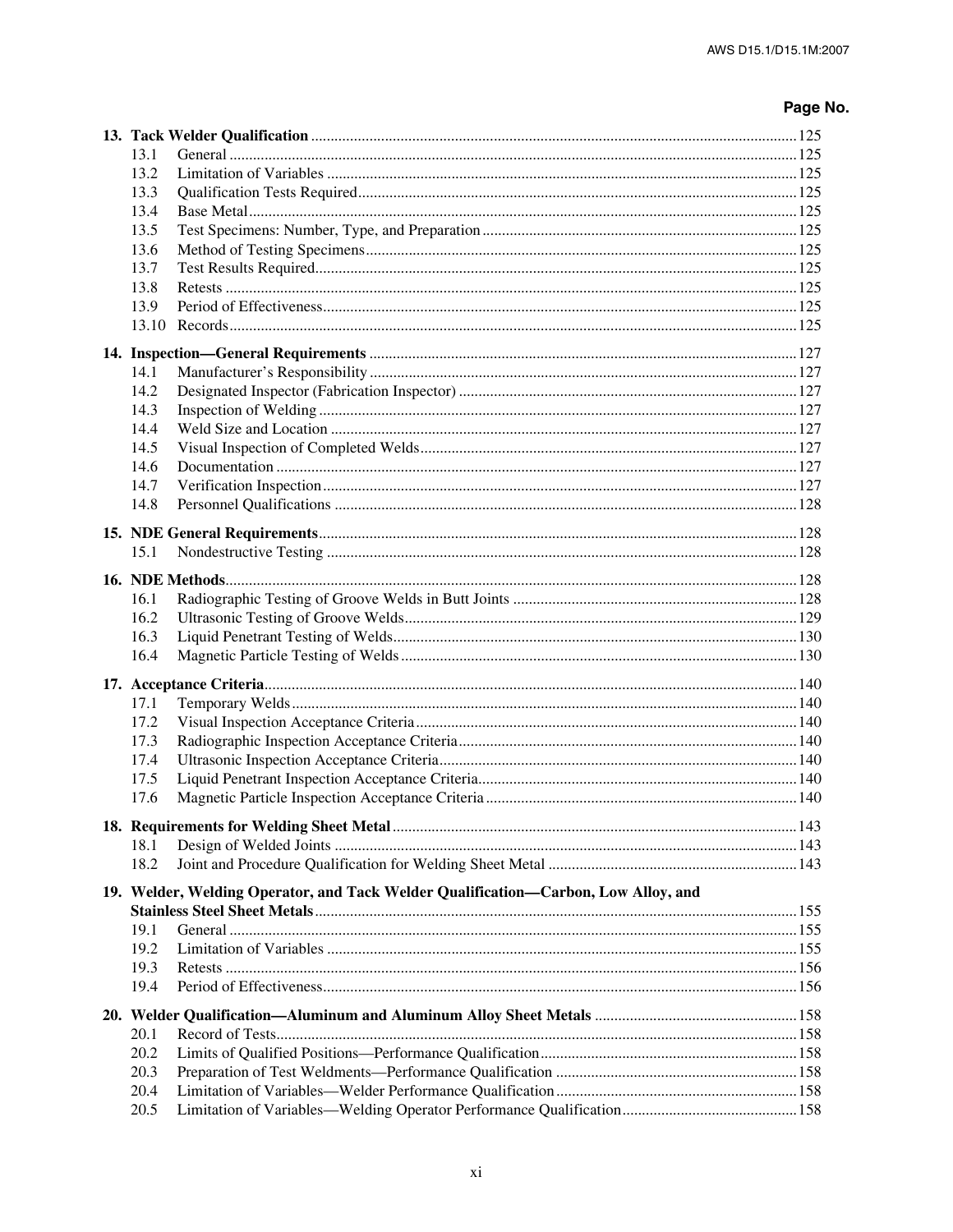| 20.6 |                                                                                                   |  |
|------|---------------------------------------------------------------------------------------------------|--|
| 20.7 | Acceptance Criteria—Welder, Welding Operator, and Tack Welder Qualification 158                   |  |
| 20.8 |                                                                                                   |  |
| 20.9 |                                                                                                   |  |
|      |                                                                                                   |  |
|      | 22. Inspection of Welding Procedure Qualification and Equipment for Welding Sheet Metal 159       |  |
|      |                                                                                                   |  |
| 23.1 |                                                                                                   |  |
| 23.2 |                                                                                                   |  |
|      |                                                                                                   |  |
|      |                                                                                                   |  |
|      |                                                                                                   |  |
|      |                                                                                                   |  |
|      |                                                                                                   |  |
|      | Annex E (Informative)—Gage Thickness of Sheet Metal and Aluminum Filler Alloy Selection Guide 195 |  |
|      |                                                                                                   |  |
|      |                                                                                                   |  |
|      |                                                                                                   |  |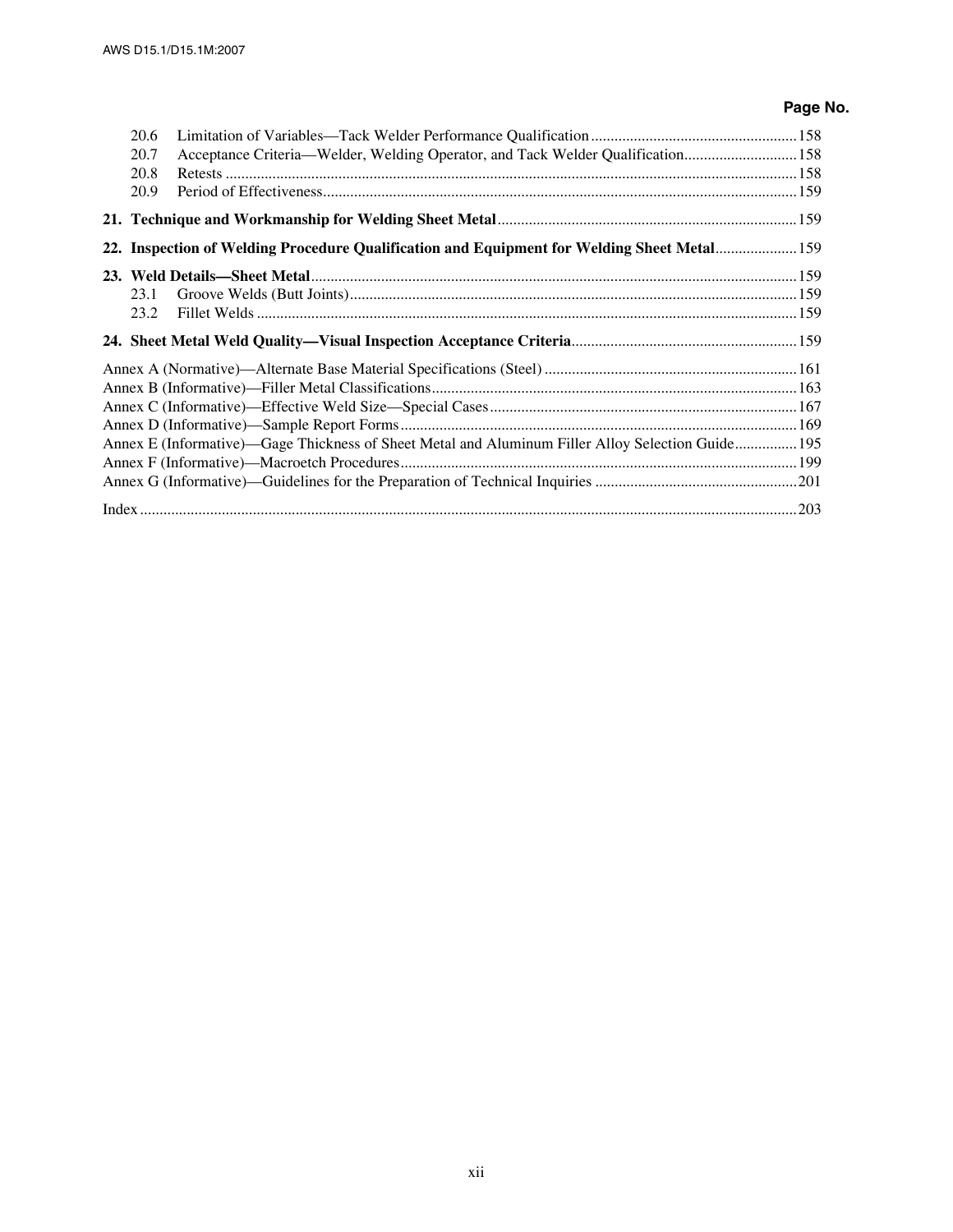### **List of Tables**

#### **Table Page No.** 5.1 Minimum Weld Size for Partial Joint Penetration Groove Welds...............................................................10 5.2 Allowable Weld Stresses (Steel)..................................................................................................................10 5.3 Allowable Weld Stresses (Aluminum) ........................................................................................................11 5.4 Minimum Mechanical Properties for Welded Aluminum Alloys (Gas Tungsten Arc or Gas Metal Arc Welding with No Postweld Heat Treatment) ......................................................................12 5.5 Minimum Mechanical Properties for Before Welding ................................................................................13 5.6 Allowable Atmospheric Exposure of Low Hydrogen Electrodes................................................................14 6.1 Limits on Acceptability and Repair of Cut Edge Discontinuities................................................................26 6.2 Joint Dimension Tolerances.........................................................................................................................26 6.3 Maximum Heat Exposure Time at Temperature Preparatory to Forming or Welding of Aluminum Alloys.........................................................................................................................................27 7.1 Effective Size of Flare-Groove Welds Filled Flush.....................................................................................32 7.2 Minimum Fillet Weld Size...........................................................................................................................32 7.3 Legend for Figures 7.1A–7.1L and 7.2A–7.2K ...........................................................................................33 8.1 Prequalified Base Metal–Filler Metal Combinations for Matching Strength ..............................................64 8.2 Prequalified Minimum Preheat and Interpass Temperature (Steel).............................................................69 10.1 Procedure Qualification—Number and Type of Specimens and Range of Thickness Qualified—Complete Joint Penetration Groove Weld ................................................................................83 10.2 Procedure Qualification—Number and Type of Specimens and Range of Thickness Qualified—Partial Joint Penetration Groove Weld .....................................................................................84 10.3 Procedure Qualification—Number and Type of Specimens and Range of Thickness Qualified—Fillet Weld ................................................................................................................................84 10.4 Procedure Qualification Type and Position Limitations..............................................................................85 10.5 As-Welded Strength of Aluminum Alloys (GTAW or GMAW) ................................................................86 11.1 Electrode Classification Groups for Welder and Tack Welder Qualification ...........................................108 11.2 Number and Type of Specimens and Range of Thickness Qualified—Welder and Welding Operator Qualification ...............................................................................................................................109 11.3 Welder and Welding Operator Qualification—Type and Position Limitation ..........................................110 11.4 Maximum Reinforcement—Pipe Welds....................................................................................................110 17.1 Undercut and Porosity Tolerances .............................................................................................................141 17.2 Ultrasonic Testing Acceptance-Rejection Criteria ....................................................................................142 18.1 Procedure Qualification Tests....................................................................................................................147 19.1 Welder Qualification Tests ........................................................................................................................157 A.1 Numerical Indexing of Base Material Specifications (Steel).....................................................................162 B.1 Grouping of Welding Electrodes and Rods for Qualification....................................................................164 C.1 Equivalent Fillet Weld Leg Size Factors for Skewed T-Joints..................................................................168 E.1 Hot-Rolled and Cold-Rolled Sheet Metal..................................................................................................196 E.2 Galvanized Sheet Metal .............................................................................................................................196 E.3 Guide to the Choice of Filler Metal for General Purpose Welding of Aluminum.....................................197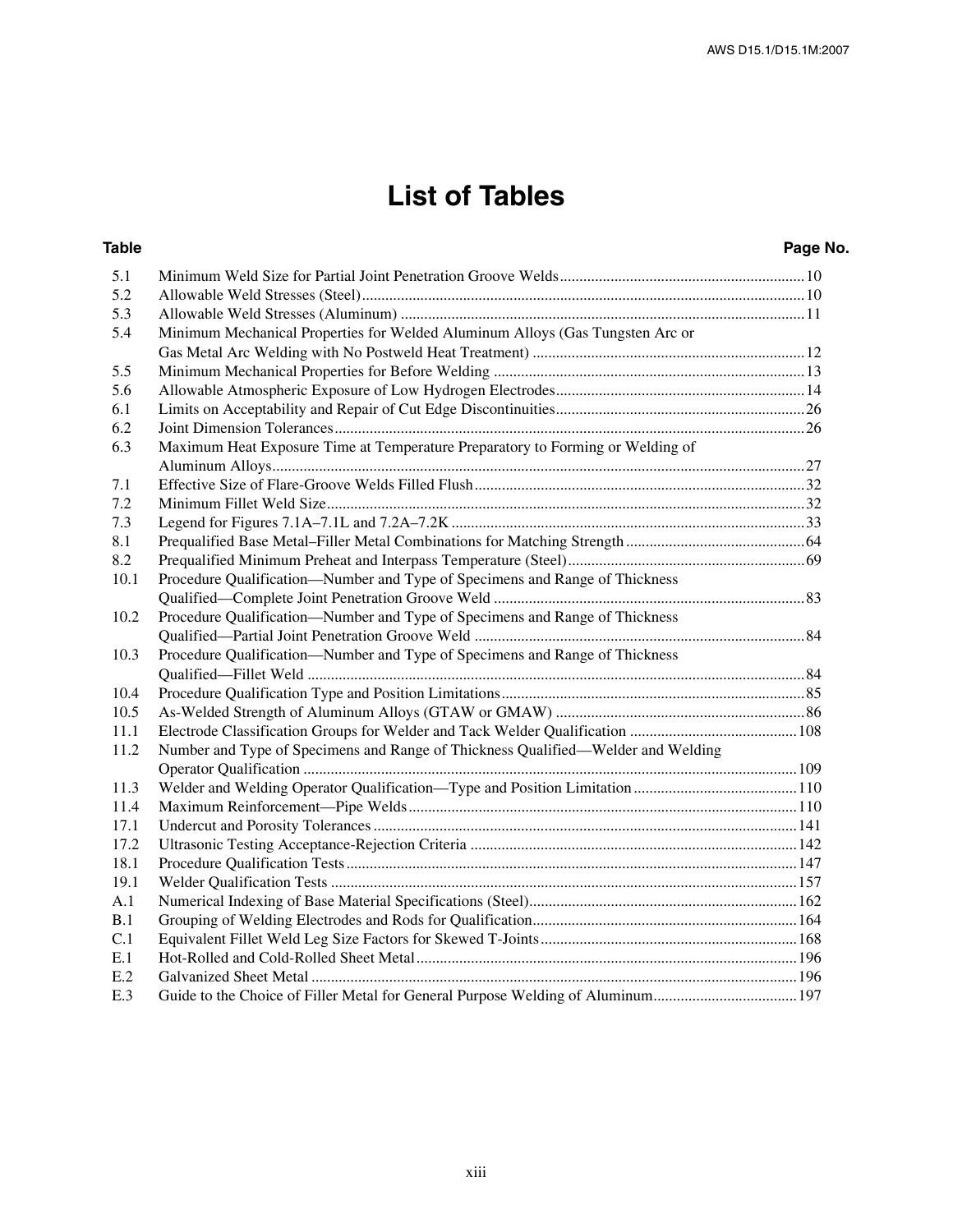$\begin{array}{c} \hline \end{array}$ 

# **List of Figures**

#### **Figure Page No.**

| 5.1   |                                                                                               |  |
|-------|-----------------------------------------------------------------------------------------------|--|
| 5.2   |                                                                                               |  |
| 5.3   |                                                                                               |  |
| 5.4   |                                                                                               |  |
| 5.5   |                                                                                               |  |
| 6.1   |                                                                                               |  |
| 6.2   |                                                                                               |  |
| 7.1A  | Prequalified Complete Joint Penetration Groove (CJP) Groove Welded Joint Details34            |  |
| 7.1B  | Prequalified Complete Joint Penetration Groove (CJP) Groove Welded Joint Details35            |  |
| 7.1C  | Prequalified Complete Joint Penetration Groove (CJP) Groove Welded Joint Details36            |  |
| 7.1D  | Prequalified Complete Joint Penetration Groove (CJP) Groove Welded Joint Details38            |  |
| 7.1E  | Prequalified Complete Joint Penetration Groove (CJP) Groove Welded Joint Details39            |  |
| 7.1F  | Prequalified Complete Joint Penetration Groove (CJP) Groove Welded Joint Details40            |  |
| 7.1G  | Prequalified Complete Joint Penetration Groove (CJP) Groove Welded Joint Details 41           |  |
| 7.1H  |                                                                                               |  |
| 7.11  |                                                                                               |  |
| 7.1J  | Prequalified Complete Joint Penetration Groove (CJP) Groove Welded Joint Details44            |  |
| 7.1K  |                                                                                               |  |
| 7.1L  | Prequalified Complete Joint Penetration Groove (CJP) Groove Welded Joint Details46            |  |
| 7.2A  |                                                                                               |  |
| 7.2B  |                                                                                               |  |
| 7.2C  |                                                                                               |  |
| 7.2D  |                                                                                               |  |
| 7.2E  |                                                                                               |  |
| 7.2F  |                                                                                               |  |
| 7.2G  |                                                                                               |  |
| 7.2H  |                                                                                               |  |
| 7.2I  |                                                                                               |  |
| 7.2J  |                                                                                               |  |
| 7.2K  |                                                                                               |  |
| 8.1   |                                                                                               |  |
| 10.1  |                                                                                               |  |
| 10.2  |                                                                                               |  |
| 10.3  |                                                                                               |  |
| 10.4  |                                                                                               |  |
| 10.5  |                                                                                               |  |
| 10.6  |                                                                                               |  |
| 10.7  |                                                                                               |  |
| 10.8  |                                                                                               |  |
| 10.9  | Location of Test Specimens on Welded Test Plate for 1/8 to 3/8 in [3 mm to 10 mm]             |  |
|       |                                                                                               |  |
|       | 10.10 Location of Test Specimens on Welded Test Plate 3/8 in [10 mm] Thick and Over Procedure |  |
|       |                                                                                               |  |
| 10.11 |                                                                                               |  |
| 10.12 |                                                                                               |  |